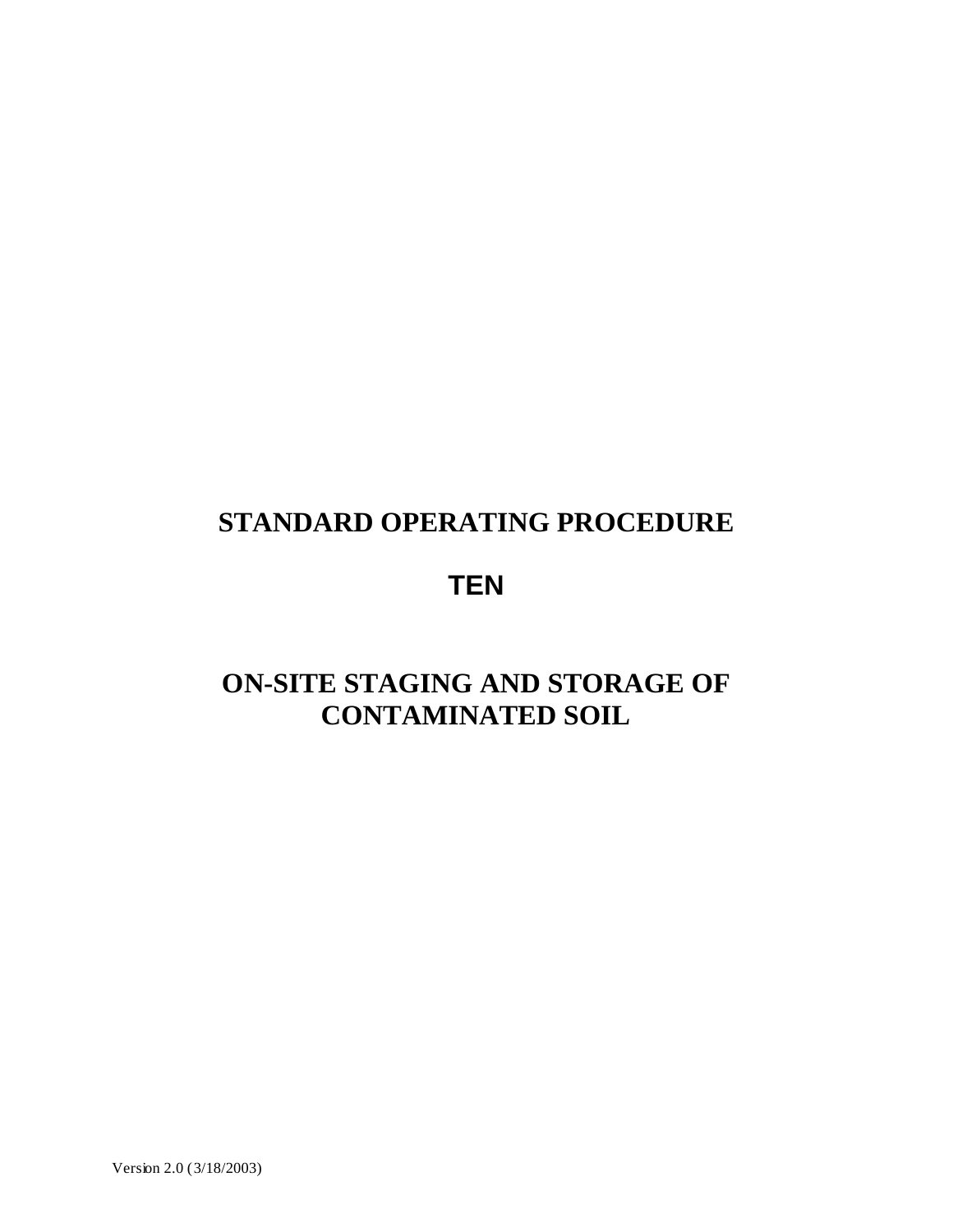## **TABLE OF CONTENTS**

### Page